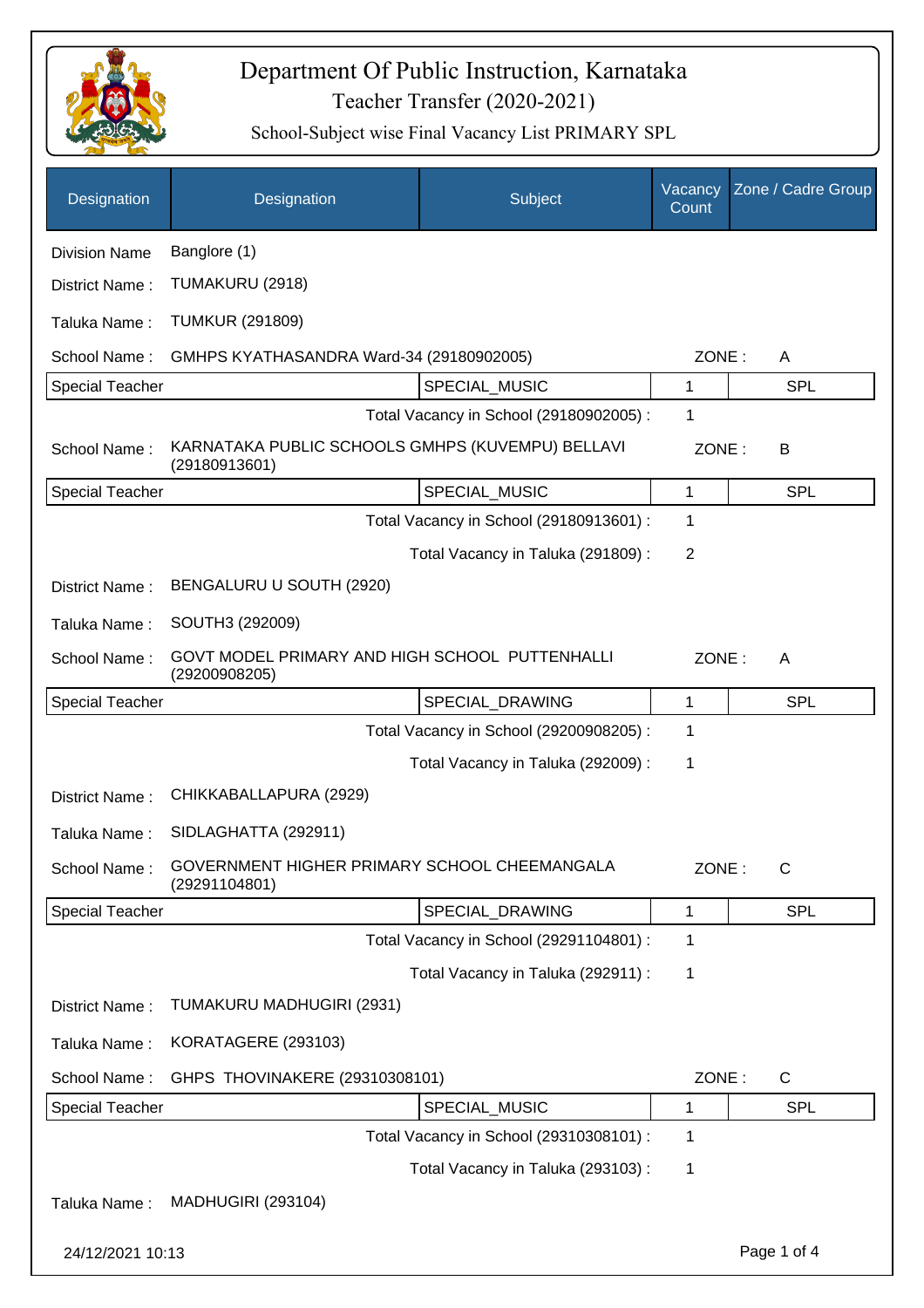

| Designation            | Designation                                                                        | Subject                                 | Vacancy<br>Count | Zone / Cadre Group |
|------------------------|------------------------------------------------------------------------------------|-----------------------------------------|------------------|--------------------|
| School Name:           | GHPS I.D.HALLI (29310406001)                                                       |                                         | ZONE:            | $\mathsf{C}$       |
| <b>Special Teacher</b> |                                                                                    | SPECIAL_MUSIC                           | 1                | <b>SPL</b>         |
|                        |                                                                                    | Total Vacancy in School (29310406001) : | 1                |                    |
|                        |                                                                                    | Total Vacancy in Taluka (293104) :      | 1                |                    |
| <b>Division Name</b>   | Mysore (2)                                                                         |                                         |                  |                    |
| District Name:         | <b>HASSAN (2923)</b>                                                               |                                         |                  |                    |
| Taluka Name:           | ALUR (292301)                                                                      |                                         |                  |                    |
| School Name:           | KARNATAKA PUBLIC SCHOOLS GOVT HIGHER PRIMARY SCHOOL<br>RAYARA KOPPAL (29230115101) |                                         | ZONE:            | C                  |
| <b>Special Teacher</b> |                                                                                    | SPECIAL_MUSIC                           | 1                | <b>SPL</b>         |
|                        |                                                                                    | Total Vacancy in School (29230115101) : | 1                |                    |
|                        |                                                                                    | Total Vacancy in Taluka (292301) :      | 1                |                    |
| District Name:         | DAKSHINA KANNADA (2924)                                                            |                                         |                  |                    |
| Taluka Name:           | <b>BANTWAL (292401)</b>                                                            |                                         |                  |                    |
| School Name:           | DKZP GOVT. GHPS MODEL KALLADKA (29240102103)                                       |                                         | ZONE:            | B                  |
| Special Teacher        |                                                                                    | SPECIAL_DRAWING                         | 1                | <b>SPL</b>         |
|                        |                                                                                    | Total Vacancy in School (29240102103) : | 1                |                    |
|                        |                                                                                    | Total Vacancy in Taluka (292401) :      | 1                |                    |
| Taluka Name:           | BELTHANGADY (292402)                                                               |                                         |                  |                    |
| School Name:           | DKZP GOVT. HIGHER PRIMARY SCHOOL KORANJA (29240202102)                             |                                         | ZONE:            | C                  |
| <b>Special Teacher</b> |                                                                                    | SPECIAL_DRAWING                         | 1                | <b>SPL</b>         |
|                        |                                                                                    | Total Vacancy in School (29240202102) : | 1                |                    |
|                        |                                                                                    | Total Vacancy in Taluka (292402) :      | 1                |                    |
| Taluka Name:           | MANGALURU NORTH (292403)                                                           |                                         |                  |                    |
| School Name:           | DKZP GOVT. GHPS MODEL MARAKADA (29240300201)                                       |                                         | ZONE:            | A                  |
| Special Teacher        |                                                                                    | SPECIAL_MUSIC                           | 1                | <b>SPL</b>         |
|                        |                                                                                    | Total Vacancy in School (29240300201) : | 1                |                    |
|                        |                                                                                    | Total Vacancy in Taluka (292403) :      | 1                |                    |
| Taluka Name:           | <b>PUTTUR (292404)</b>                                                             |                                         |                  |                    |
| School Name:           | KARNATAKA PUBLIC SCHOOL KEYYUR - PRIMARY (29240403301)                             |                                         | ZONE:            | C                  |
| 24/12/2021 10:13       |                                                                                    |                                         |                  | Page 2 of 4        |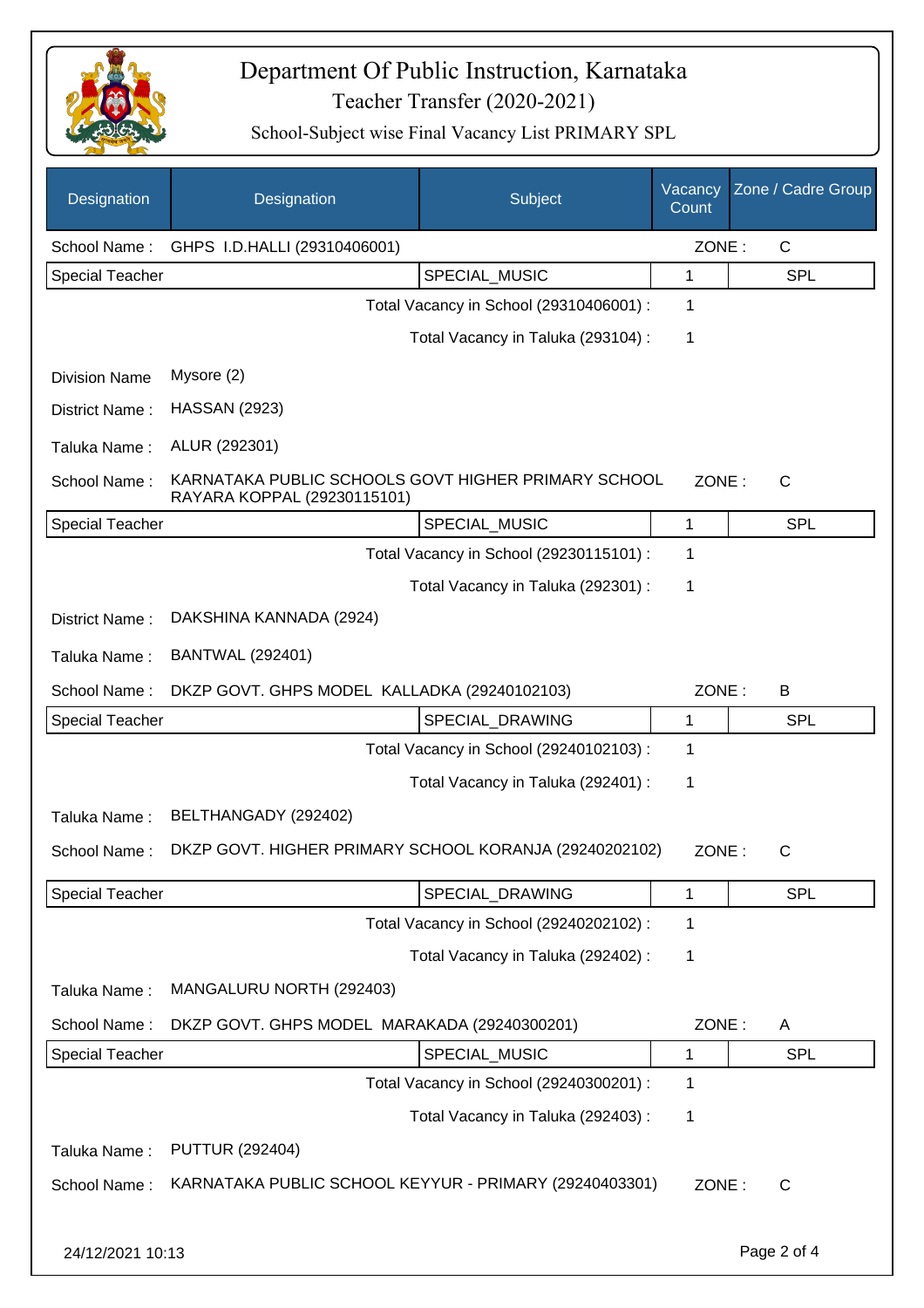

| Designation            | Designation                                                     | Subject                                 | Vacancy<br>Count | Zone / Cadre Group |
|------------------------|-----------------------------------------------------------------|-----------------------------------------|------------------|--------------------|
| <b>Special Teacher</b> |                                                                 | SPECIAL_DRAWING                         | 1                | <b>SPL</b>         |
|                        |                                                                 | Total Vacancy in School (29240403301) : | 1                |                    |
| School Name:           | DKZP GOVT. GHPS MODEL PUTTUR (29240408401)<br>ZONE:<br>A        |                                         |                  |                    |
| Special Teacher        |                                                                 | SPECIAL MUSIC                           | 1                | <b>SPL</b>         |
|                        |                                                                 | Total Vacancy in School (29240408401) : | 1                |                    |
|                        |                                                                 | Total Vacancy in Taluka (292404) :      | $\overline{2}$   |                    |
| Taluka Name:           | <b>SULLIA (292405)</b>                                          |                                         |                  |                    |
| School Name:           | KARNATAKA PUBLIC SCHOOL GANDHINAGARA -PRIMARY<br>(29240505502)  |                                         |                  | ZONE:<br>A         |
| <b>Special Teacher</b> |                                                                 | SPECIAL_DRAWING                         | 1                | <b>SPL</b>         |
| <b>Special Teacher</b> |                                                                 | SPECIAL_MUSIC                           | 1                | <b>SPL</b>         |
|                        |                                                                 | Total Vacancy in School (29240505502) : | $\overline{2}$   |                    |
|                        |                                                                 | Total Vacancy in Taluka (292405):       | $\overline{2}$   |                    |
| Taluka Name:           | MANGALURU SOUTH (292406)                                        |                                         |                  |                    |
| School Name:           | DKZP GOVT. HIGHER PRIMARY SCHOOL DERALAKATTE<br>(29240602301)   |                                         | ZONE:            | B                  |
| <b>Special Teacher</b> |                                                                 | SPECIAL_DRAWING                         | 1                | <b>SPL</b>         |
|                        |                                                                 | Total Vacancy in School (29240602301) : | 1                |                    |
|                        |                                                                 | Total Vacancy in Taluka (292406) :      | 1                |                    |
| <b>Division Name</b>   | Belagavi (3)                                                    |                                         |                  |                    |
| District Name:         | BAGALKOT (2902)                                                 |                                         |                  |                    |
| Taluka Name:           | BILAGI (290206)                                                 |                                         |                  |                    |
| School Name:           | GOVT.MPS AND RMSA HIGH SCHOOL BISANAL (29020601201)             |                                         | ZONE:            | C                  |
| Special Teacher        |                                                                 | SPECIAL_DRAWING                         | 1                | <b>SPL</b>         |
|                        |                                                                 | Total Vacancy in School (29020601201) : | 1                |                    |
|                        |                                                                 | Total Vacancy in Taluka (290206) :      | 1                |                    |
| District Name:         | VIJAYAPURA (2903)                                               |                                         |                  |                    |
| Taluka Name:           | BIJAPUR RURAL (290305)                                          |                                         |                  |                    |
| School Name:           | KARNATAKA PUBLIC SCHOOLS GOVT MLA MPS NAGATHAN<br>(29030508301) |                                         | ZONE:            | C                  |
| Special Teacher        |                                                                 | SPECIAL_DRAWING                         | 1                | <b>SPL</b>         |
|                        |                                                                 | Total Vacancy in School (29030508301) : | 1                |                    |
|                        |                                                                 |                                         |                  |                    |
| 24/12/2021 10:13       |                                                                 |                                         |                  | Page 3 of 4        |